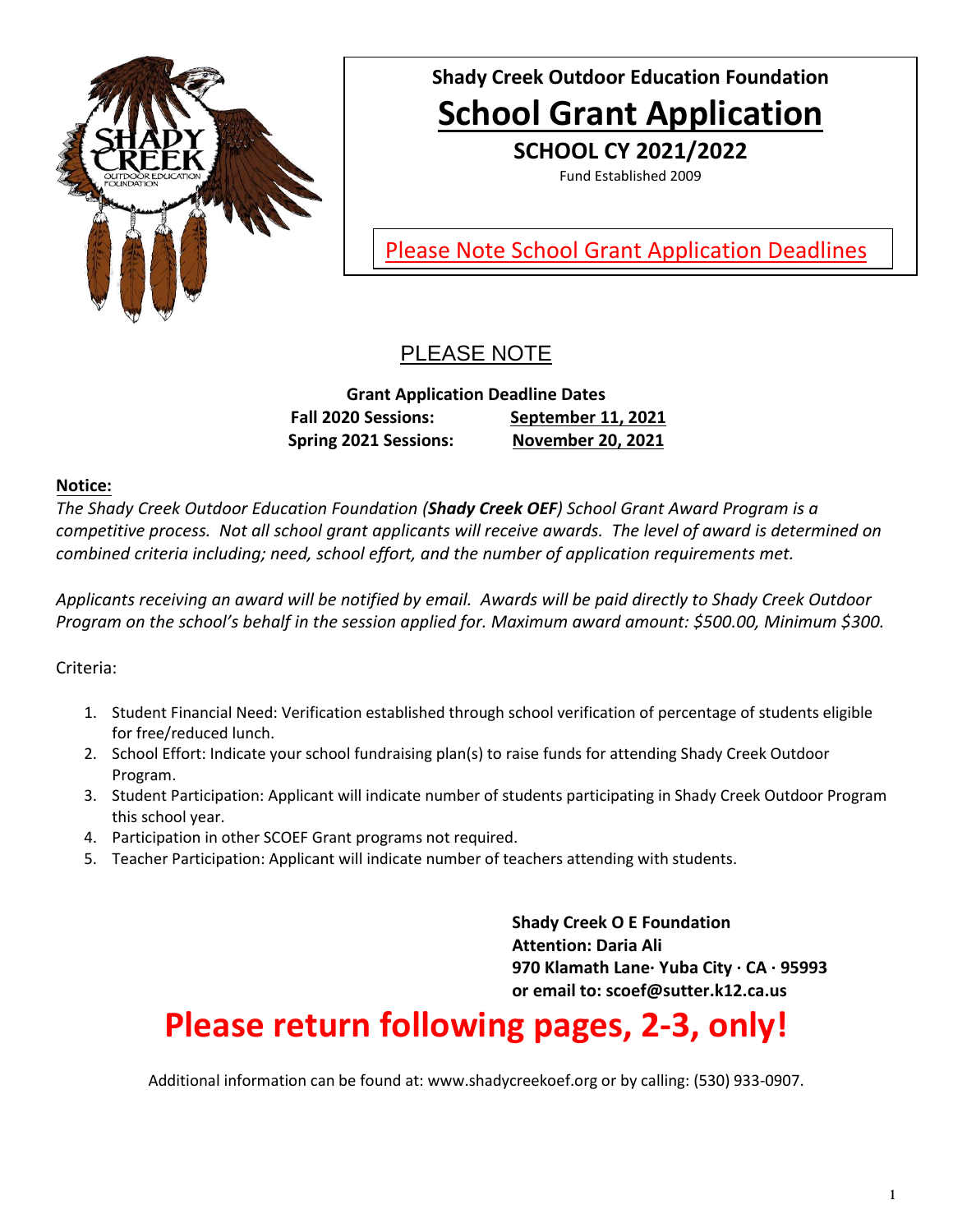The Shady Creek Outdoor Education Foundation is a 501 (c) 3 non-profit, charitable organization #68-0239809.

#### **SECTION ONE: SCHOOL GRANT APPLICANT INFORMATION**

PLEASE PRINT

| <b>SCHOOL NAME</b>              | <b>CONTACT FIRST NAME</b>                                                                                                        | <b>LAST NAME</b>                                                                                                     |
|---------------------------------|----------------------------------------------------------------------------------------------------------------------------------|----------------------------------------------------------------------------------------------------------------------|
| <b>SCHOOL ADDRESS</b>           | <b>CITY</b>                                                                                                                      | ZIP                                                                                                                  |
| PHONE NUMBER                    | <b>COUNTY</b>                                                                                                                    | <b>EMAIL TO SEND NOTIFICATIONS</b>                                                                                   |
|                                 |                                                                                                                                  | <b>SECTION TWO: APPLICATION REQUIREMENTS</b>                                                                         |
|                                 | 1. Financial Need: Please state <i>percentage</i> of students eligible for free<br>or reduced lunch at the school. ___________ % | 2. School Effort: Indicate your school fundraising plan(s) to raise funds for students attending Shady Creek Outdoor |
| <b>Education Program.</b><br>1) |                                                                                                                                  |                                                                                                                      |
| 2)                              |                                                                                                                                  |                                                                                                                      |
| 3)                              |                                                                                                                                  |                                                                                                                      |
| 4)                              |                                                                                                                                  |                                                                                                                      |
| 5)                              |                                                                                                                                  |                                                                                                                      |
| 6)                              |                                                                                                                                  |                                                                                                                      |

- 3. Student Participation: Applicant will indicate number of students participating in Shady Creek Outdoor Program this school year.
	- a. Number of participating students: \_\_\_\_\_\_\_\_\_\_\_\_
	- b. Number of participating teachers: \_\_\_\_\_\_\_\_\_\_\_